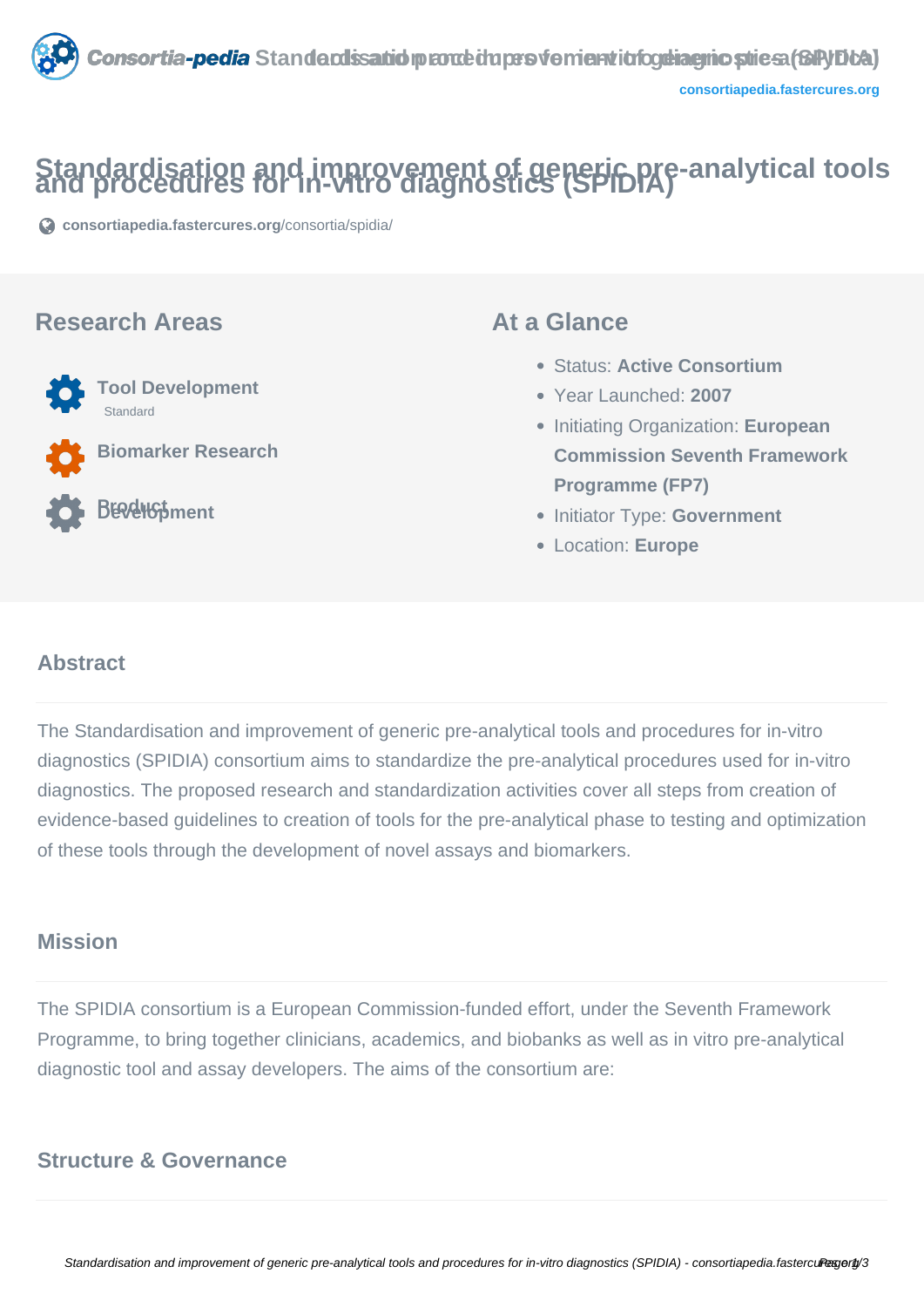The objectives of SPIDIA will be obtained by integrative research approaches and technologies, covered by the following activities, each consisting of different work packages:

#### **Evidence-based, international guidelines and quality-assurance schemes**

 This activity consists of three key actions: (i) evaluation of solutions developed by the consortium by using ISO-certified analysis platforms and ring-trials, (ii) writing of proposed guidelines and quality assurance schemes for the pre-analytical phase of combined classical and molecular diagnostics, and (iii) discovery of quality assurance biomarkers to monitor the quality of biological samples easily and cost-effectively.

 The results of the research carried out under this activity, will be provided to CEN/TC 140 In vitro diagnostic medical devices as an input and a potential basis for technical work on European Standards, Technical Specifications or Technical Reports in the field of pre-analytical procedures.

### **Research leading to pre-analytical tools for molecular in vitro diagnostics and classical pathology**

 This activity is dedicated to the discovery and integration of breakthrough technologies that strengthen weak links in the pre-analytical phase of in vitro diagnostics. The results will allow the association of classical and molecular diagnostics. The work varies from the discovery of stabilization technologies for tissues, blood, and non-invasive samples, such as swab samples, to the integration of multiple preanalytical steps into an automated workflow. Furthermore, this activity will evaluate and provide feedback encouraging improvement and innovation of guidelines and tools used for the discovery and validation of biomarkers.

#### **Management, ethics, and spreading of excellence**

 This activity will provide support and ethical rigor to the RTD and standardization activities in SPIDIA. It also aims to connect the outputs of SPIDIA to information channels for end users of the standards (Activity 1) and scientific and technological discoveries (Activity 2) as well as the general public. Internal training activities and seminars will be organized for SPIDIA members; other training activities will also be open for the research community. A wide dissemination of the research outcomes to a broader public beyond the research community will be supported through dissemination and knowledge transfer. Special attention will be given to the ethical, legal, and societal aspects associated